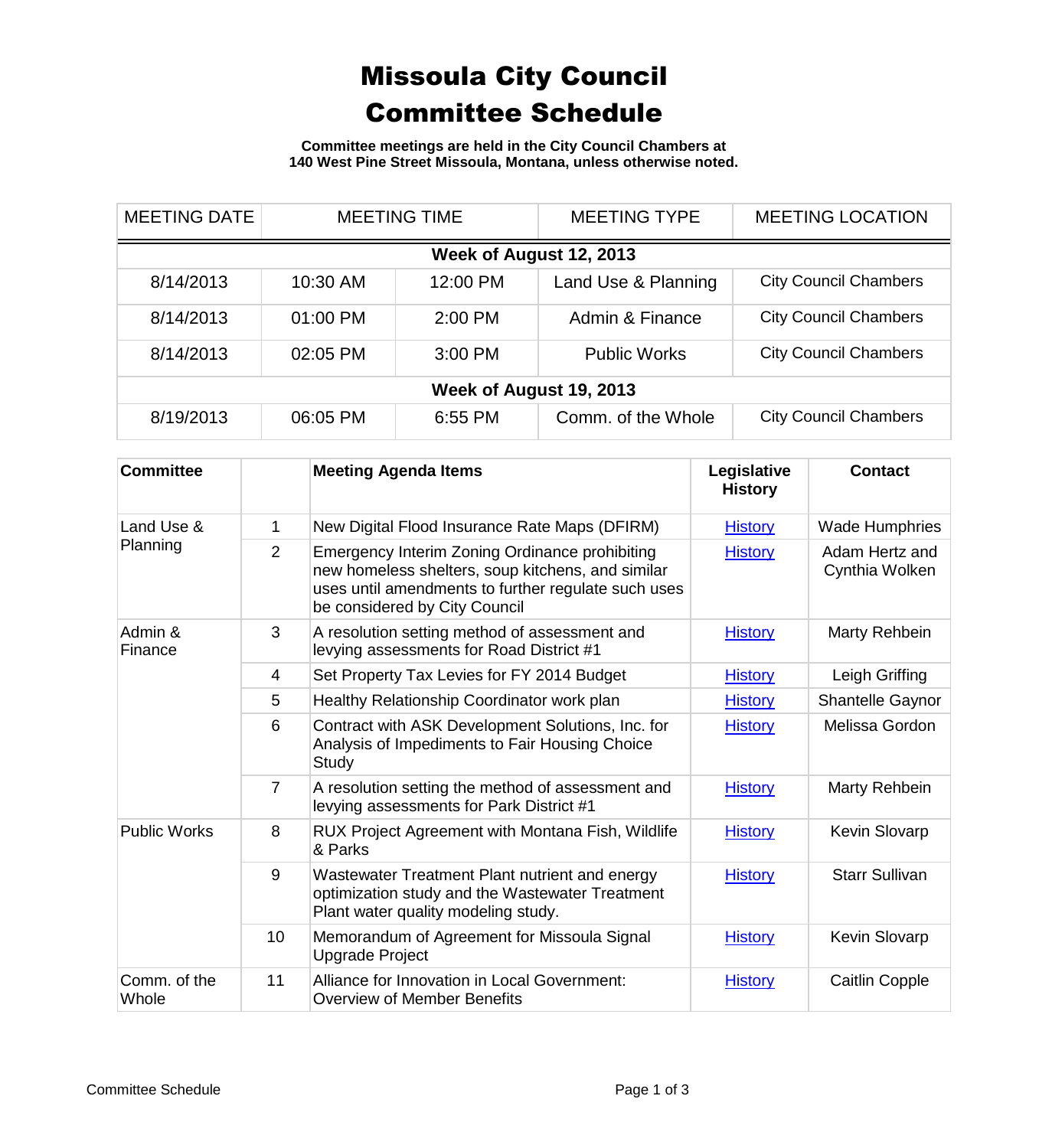## Missoula City Council Committee Schedule

**Committee meetings are held in the City Council Chambers at 140 West Pine Street Missoula, Montana, unless otherwise noted.**

*The following items have been referred to City Council committees, but the committees will not discuss them in the coming week:*

| <b>Committee</b>        |                | <b>Held Meeting Agenda Items</b>                                                                                                                                                                                        | Legislative<br><b>History</b> | <b>Contact</b>        |
|-------------------------|----------------|-------------------------------------------------------------------------------------------------------------------------------------------------------------------------------------------------------------------------|-------------------------------|-----------------------|
| Admin &<br>Finance      | 1              | Discussion of Remote Attendance or Proxy Voting                                                                                                                                                                         | <b>History</b>                | <b>Caitlin Copple</b> |
|                         | $\overline{2}$ | Journal vouchers                                                                                                                                                                                                        | <b>History</b>                |                       |
|                         | 3              | Budget transfers.                                                                                                                                                                                                       | <b>History</b>                |                       |
|                         | 4              | Disposition of surplus City land.                                                                                                                                                                                       | <b>History</b>                | Nancy Harte           |
|                         | 5              | <b>Whistle Blower Policy</b>                                                                                                                                                                                            | <b>History</b>                | <b>Adam Hertz</b>     |
|                         | 6              | Discussion & review of City business licensing rules,<br>practices and fees.                                                                                                                                            | <b>History</b>                | <b>Adam Hertz</b>     |
| Parks &<br>Conservation | $\overline{7}$ | Discuss the City's strategy to complete a boundary<br>survey of Greenough Park.                                                                                                                                         | <b>History</b>                | Dave Strohmaier       |
|                         | 8              | Agreement for lighting the Madison St. Pedestrian<br><b>Bridge</b>                                                                                                                                                      | <b>History</b>                | Donna Gaukler         |
| Comm. of the<br>Whole   | 9              | Joint meeting of the Mayor, City Council and County<br>Commission; a facilitated quarterly OPG review as<br>directed in the Interlocal Agreement.                                                                       | <b>History</b>                | Mayor Engen           |
|                         | 10             | Propose the City Council be a member unit of the<br>Missoula Chamber of Commerce.                                                                                                                                       | <b>History</b>                | <b>Dick Haines</b>    |
|                         | 11             | Discussion of Artspace                                                                                                                                                                                                  | <b>History</b>                | <b>Caitlin Copple</b> |
|                         | 12             | Updates from Council representatives on the Health<br>Board, Community Forum, Transportation Policy<br>Coordinating Committee, other boards and<br>commissions as necessary. (Ongoing)                                  | <b>History</b>                | Ongoing               |
|                         | 13             | Update from Missoula Economic Partnership<br>President/CEO James Grunke                                                                                                                                                 | <b>History</b>                | Marilyn Marler        |
| Land Use &<br>Planning  | 14             | Annexation, (see separate list at City Clerk's Office<br>for pending annexations) (Ongoing in committee)                                                                                                                | <b>History</b>                |                       |
|                         | 15             | Amend Article 7. Error Corrections and Adjustments<br>to the subdivision regulations to allow for restrictions<br>or conditions placed on a plat by the governing body<br>to be amended or removed by a future council. | <b>History</b>                | Jon Wilkins           |
|                         | 16             | Discussion of City planning issues with members of<br>the Planning Board.                                                                                                                                               | <b>History</b>                | <b>Bob Jaffe</b>      |